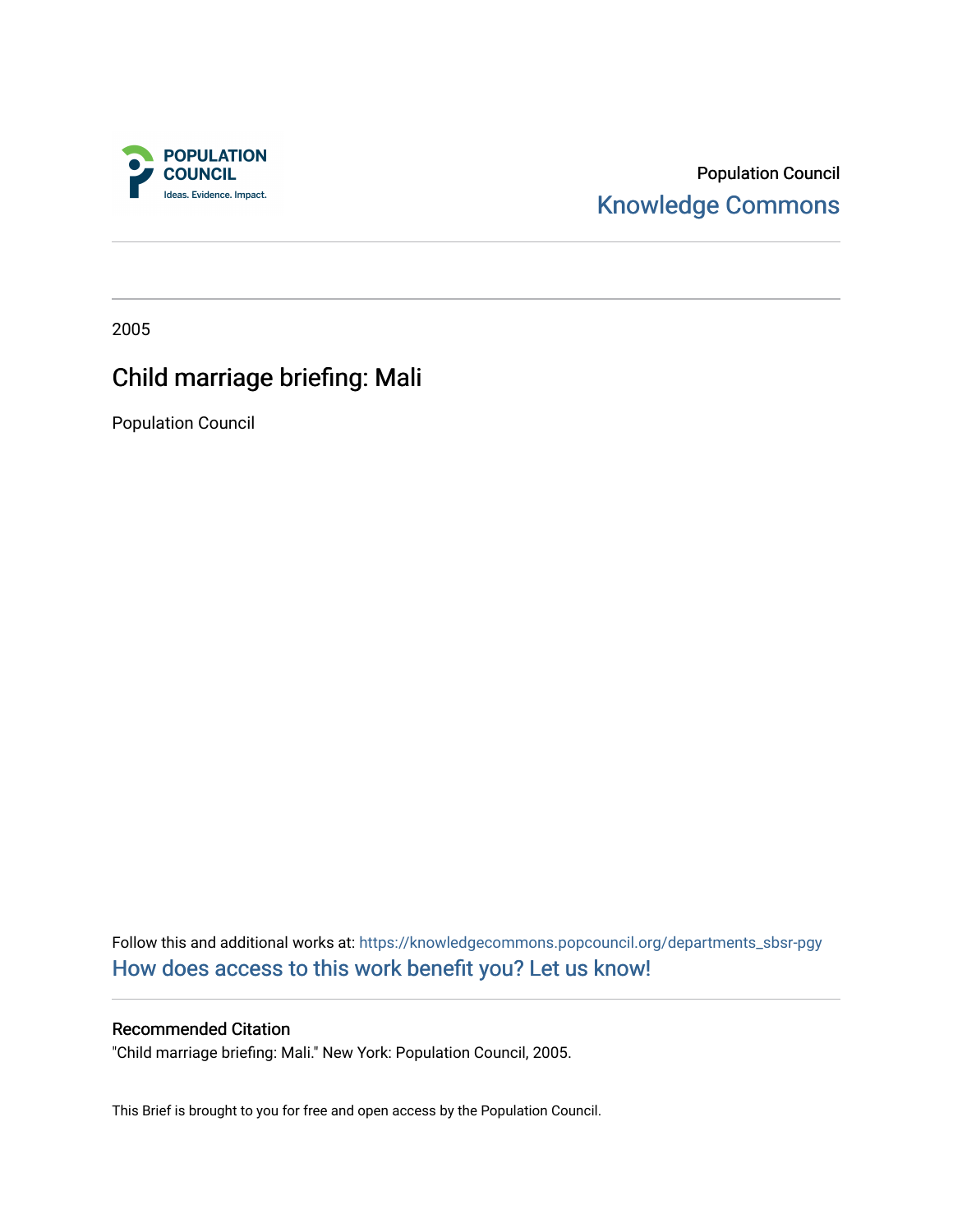

# **CHILD MARRIAGE BRIEFING MALI**



# OVERVIEW OF CHILD MARRIAGE

**Child marriage is a fundamental violation of human rights.** Many girls (and a smaller number of boys) are married without their free and full consent. By international conventions, 18 years has been established as the legal age of consent to marriage.<sup>1</sup> If the timing of marriage does not change, over 100 million girls will be married as children in the next ten years.<sup>2</sup>

## **Child marriage is closely associated with no or low levels of schooling for**

**girls.** In West and Central Africa, girls with three or fewer years of schooling are five times more likely than girls with eight or more years of schooling to marry before age  $18<sup>3</sup>$  Poverty leads many families to withdraw their daughters from school and arrange marriage for them at a young age. These girls are denied the proven benefits of education, which include improved health, lower fertility, and increased economic productivity. 4

**Child marriage, in many instances, marks an abrupt transition into sexual relations with a husband who is considerably older and unchosen.** The younger a bride is, the more likely it is that she enters marriage as a virgin, and the larger the age difference between her and her spouse.5 Parents frequently arrange marriages for their daughters without their input or consent; in Pakistan, only 3 percent of married girls had some say in choosing their spouse.<sup>6</sup> In some settings it appears that the younger a girl is when she gets married, the less say she has in the choice of her husband.<sup>7</sup>

#### **First births carry special risks for both mother and child.** The vast majority of births to adolescent girls are first births that occur within marriage.8 The foremost risk first births carry is prolonged or obstructed labor, which can result in obstetric fistulas in settings where access to care is limited. First births also have elevated risks of preeclampsia, malaria, and infant mortality.<sup>9</sup> Girls who give birth during adolescence

require special attention because they are less mature and are simultaneously coping with their own and their baby's physiological, emotional, and economic needs.<sup>10</sup> Globally, adolescent mothers tend to be poorer, less educated, and less adequately nourished than older mothers; they also face greater social disadvantage.<sup>11</sup>

## **Married girls have distinct and in some settings substantial risks of acquiring**

**HIV.** Child brides typically experience high rates of unprotected sex, have significantly older (and thus more sexually experienced) spouses, and are largely unable to negotiate safer sex.<sup>12</sup> In settings with generalized HIV/AIDS epidemics, these factors may leave married girls vulnerable to infection. Indeed, a study in Kisumu, Kenya and Ndola, Zambia not only found strikingly high HIV prevalence rates among married girls (32.9 percent and 27.3 percent respectively), but also found that these rates were about 11 percentage points higher than the rates among unmarried sexually active girls.<sup>13</sup>

ali is home to 11.6 million people, with 47 percent of its<br>population under age 15.<sup>14</sup> While the economy of this We<br>astating droughts and famines of the 1980s. Approximately 73 pe population under age 15.<sup>14</sup> While the economy of this West African nation is improving, it is still recovering from the devastating droughts and famines of the 1980s. Approximately 73 percent of the population live on less than US\$1 a day, $15$  and life expectancy is 45 years. $16$ 

Mali has one of the most severe crises of child marriage in the world today. The legal age of marriage is 18 for girls and 21 for boys, but girls may be married as early as age 15 with parental consent. $17$  For civil marriages, the law dictates that prospective spouses discuss and agree on whether their union will be polygynous or monogamous; however, a woman's say in the matter is minimal given her limited options, and most women have only a religious marriage performed. Furthermore, most women in this overwhelmingly Muslim country accept polygyny as a practice sanctioned by Islam, which permits a man to have up to four wives.<sup>18</sup> The payment of bride price is recognized by law,<sup>19</sup> promoting the perception that wives are the property of husbands. In addition, female genital circumcision affects nearly all Malian women (92 percent), with 61 percent of circumcisions occurring before age  $5.^{20}$ 

#### **A high prevalence of child marriage exists**

Nationwide, 25 percent of girls were married by age 15, and nearly two-thirds of girls were married by age  $18.<sup>21</sup>$ 

Child marriage is extremely prevalent in some regions; in Kayes, 39 percent of girls were married by age 15, and 83 percent were married by age 18.<sup>22</sup>

Although the practice of polygyny is decreasing in Mali, 22 percent of married girls aged  $15-19$  are in polygynous marriages.<sup>23</sup>

#### **Married girls receive little or no schooling**

Eighty-six percent of married girls have received no education, compared to 62 percent of unmarried girls.<sup>24</sup>

More than nine out of ten married girls aged 15–19 cannot read at all.25

#### **Large spousal age differences are common and may limit married girls' autonomy and decisionmaking ability**

The younger a bride is, the greater the age difference between her and her spouse. In Mali, the mean age difference between spouses is 12.7 years if the wife marries before age 15 compared to 9.9 years if the wife marries at or after age 20.<sup>26</sup>

Spousal age differences are even greater when the girl is a second or third wife. In polygynous marriages, the mean age difference between spouses is 15.1 years, compared to 9.9 years in monogamous marriages.<sup>27</sup>

#### **First births have elevated risks; the youngest first-time mothers and their children are especially vulnerable to poor health outcomes**

A weak health infrastructure makes it difficult for mothers to receive adequate care. In rural areas, where the majority of Malians live, 85 percent of girls and women live at least 30 kilometers away from